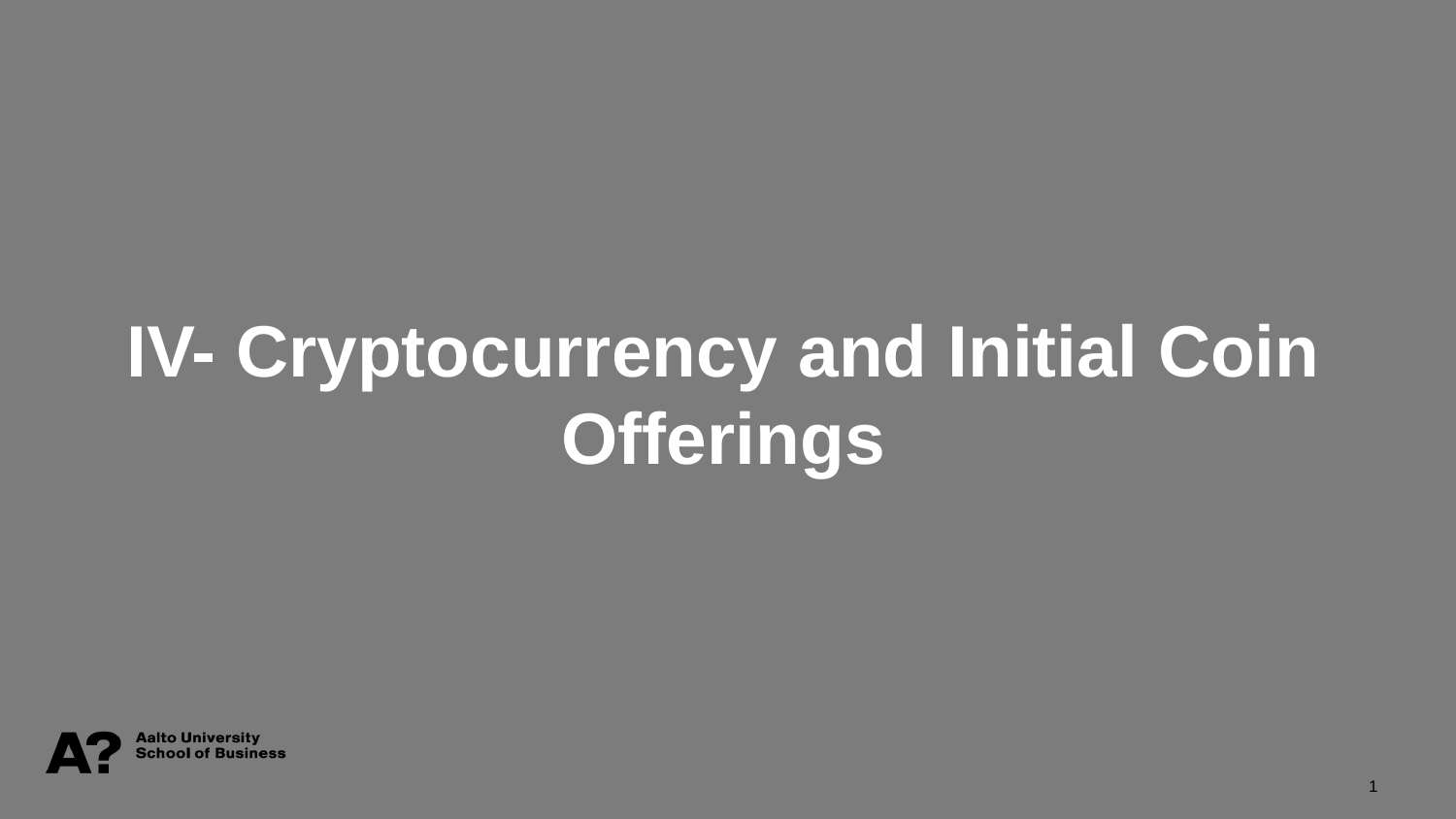### **Different types of crypto assets/tokens**



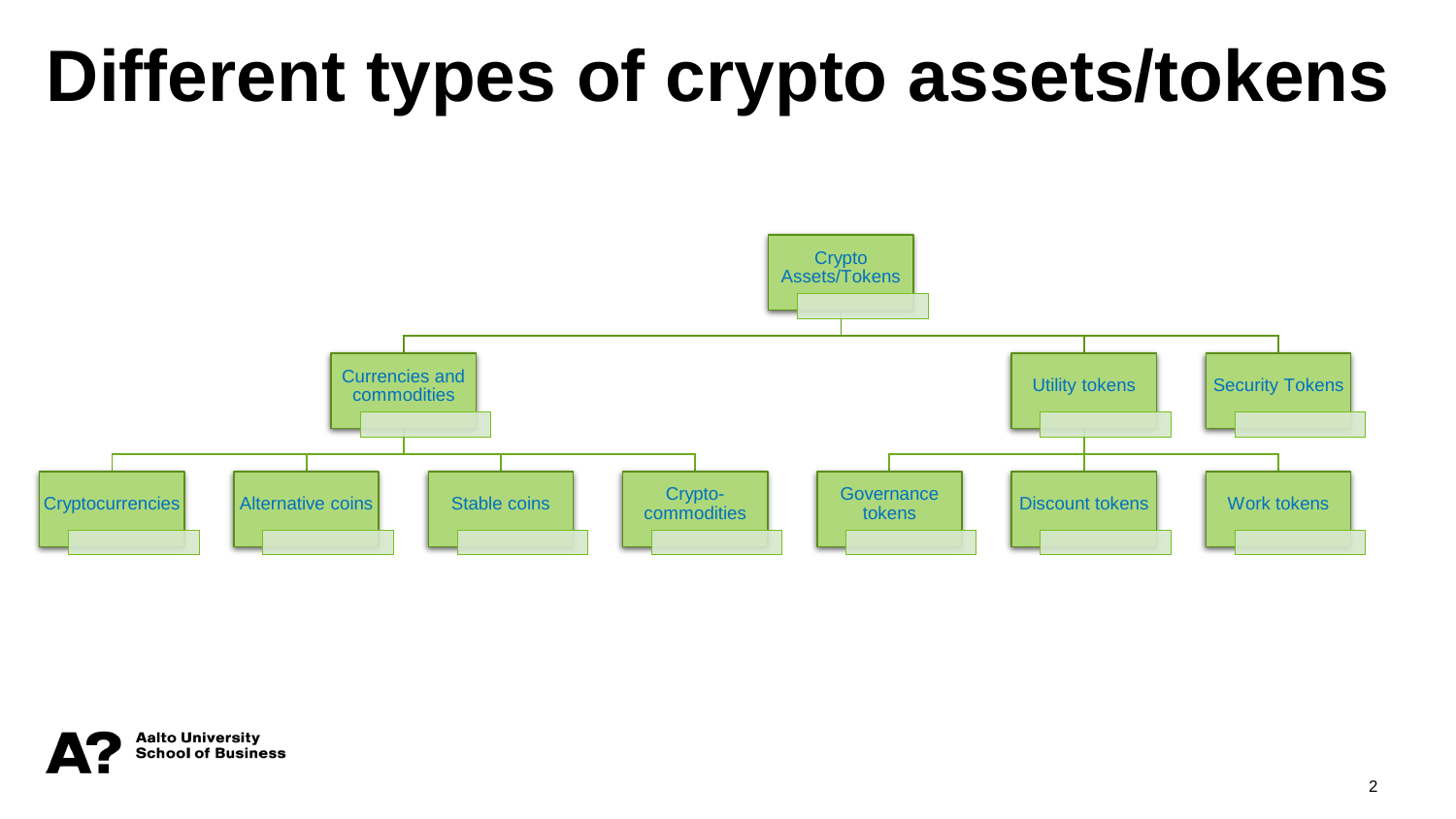## **How Initial Coin Offerings (ICOs) work**

A new cryptocurrency is created on a protocol such as Counterparty, Ethereum, or Openledger, and a value is arbitrarily determined by the startup team behind the ICO based on what they think the network is worth at its current stage.

Then, via price dynamics determined by market supply and demand, the value is settled on by the network of participants, rather than by a central authority or government.



Source: Kastelein, Richard (2017) What Initial Coin Offerings Are, and Why VC Firms Care. Harvard Business Review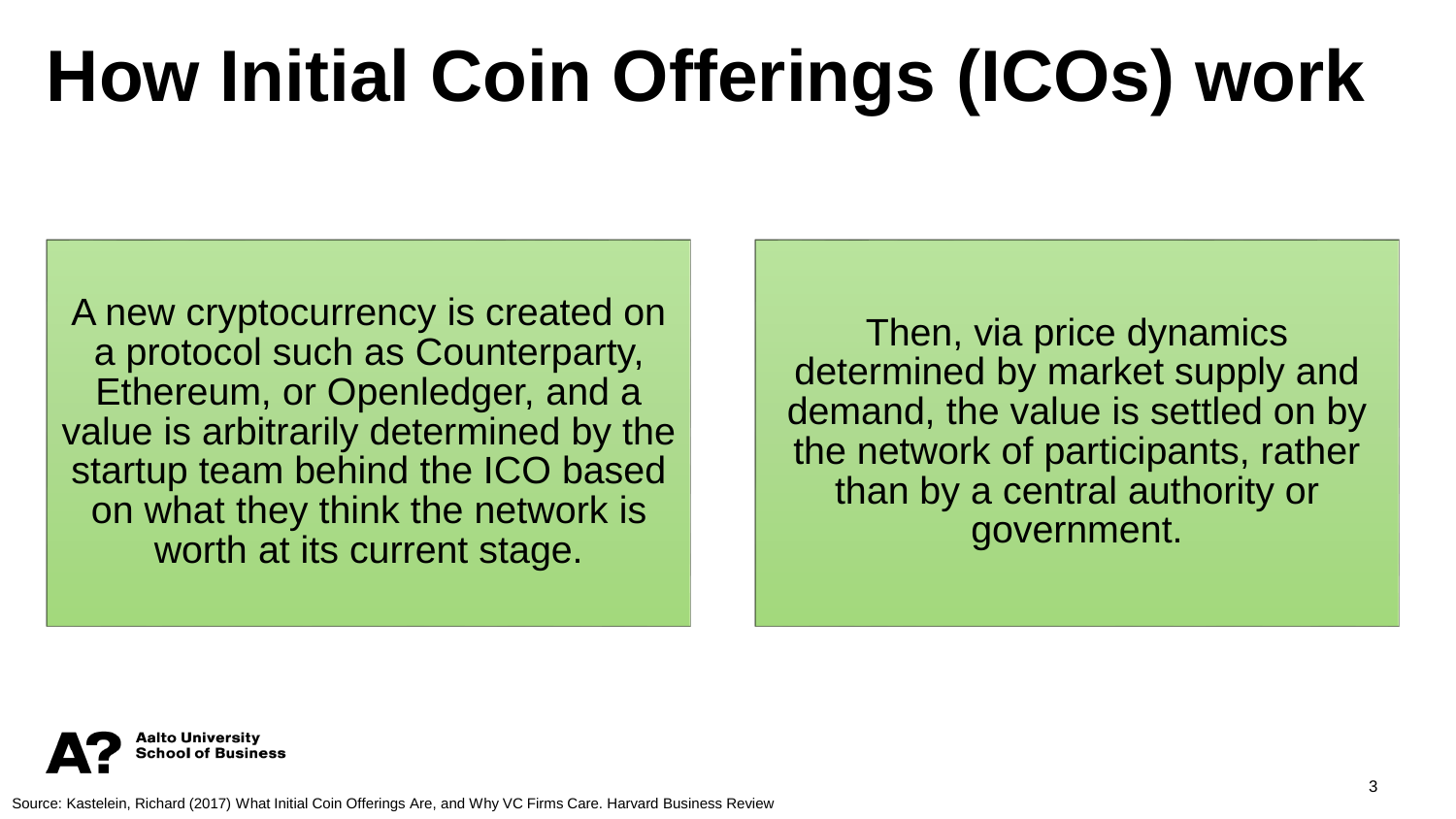### **Why most ICOs are not regulated**

**ICOs are the Wild** West of financing they sit in a grey zone where the U.S. Securities and Exchange Commission (SEC) and many other regulatory bodies are still investigating them.

- Most ICO's don't actually offer equity in start-up ventures; instead, they offer discounts on cryptocurrencies before they hit the exchanges. Therefore, ICOs don't fit into the current definition of a security, and are technically outside of traditional legal frameworks.
- ICOs are global instruments not national ones and they are funded using bitcoin, ether and other cryptocurrencies that are not controlled by any central authority or bank. Anyone can invest, and they can even do so pseudo-anonymously (it's not impossible to find out who people are, but it's not easy, either). Currently, there's no Anti-Money Laundering (AML) law or Know Your Customer (KYC) framework.\*

*\*Though AML authorities in many countries have started investigating suspicious transactions on famous Blockchains such as Bitcoin*